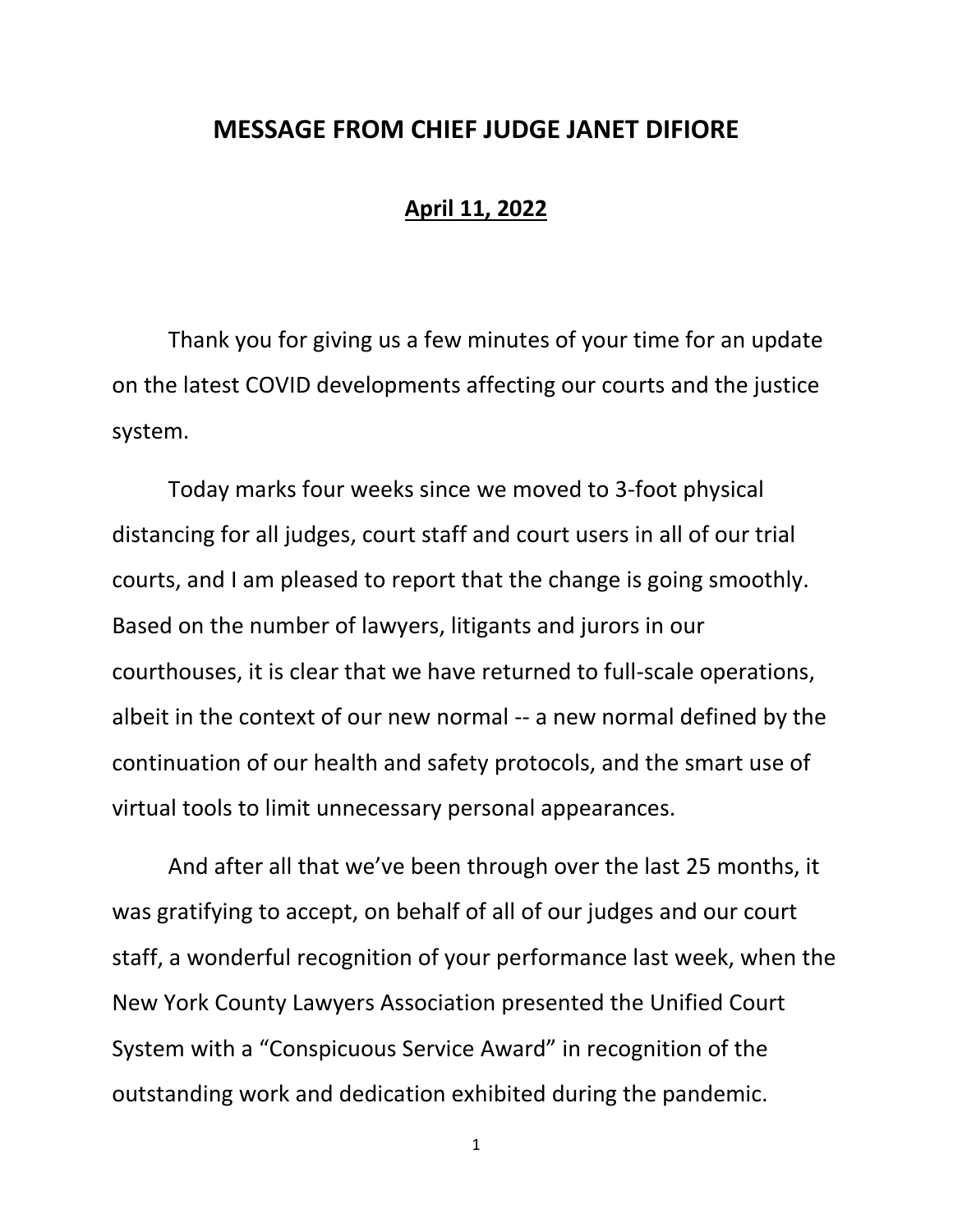And while I cannot recall a prouder moment as Chief Judge, I want you to know that when I accepted the award last Wednesday night, it was extremely gratifying to describe how the "Judges and court professionals of the New York State Unified Court System demonstrated limitless dedication, resilience and ingenuity in meeting each and every challenge that was presented over the last 25 months in order to keep our courts up and running to provide access to justice to the people we serve." That the "Conspicuous Service Award" was presented by our partners in the bar made the evening particularly special.

I am proud of the way in which our judges and staff have performed and honored their responsibilities in response to the enormity of the pandemic, a pandemic that affected every aspect of our lives and, sadly, intensified the legal problems confronting so many vulnerable litigants, including survivors of domestic violence who were put at greater risk of abuse by the need to isolate at home with abusers and by the difficulty in accessing vital support systems and services.

So, it is a particular point of pride that the judges and professional staff in our 38 Domestic Violence and 43 Integrated Domestic Violence Courts across the state have demonstrated endless dedication and resourcefulness in finding new and innovative ways to maintain court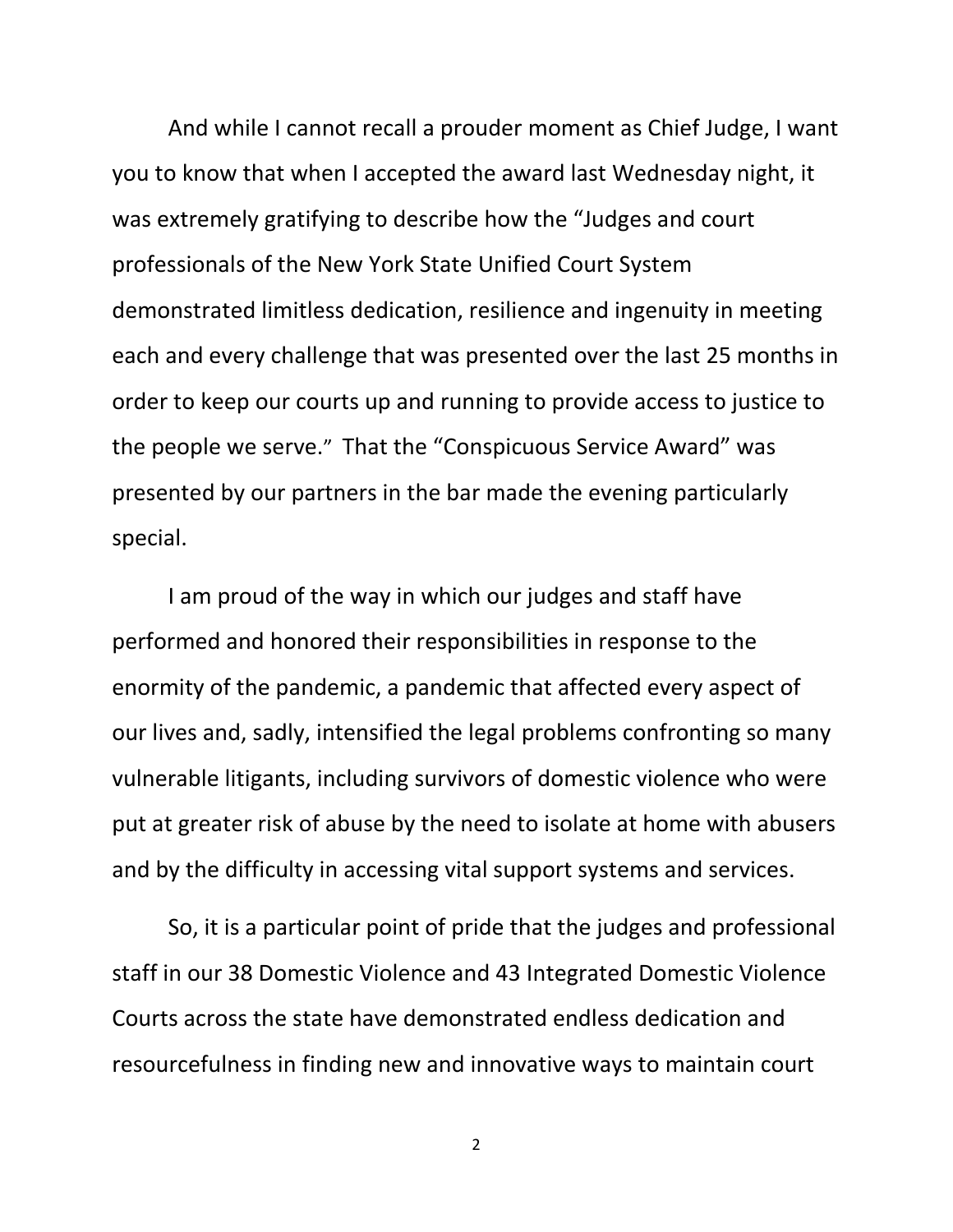operations and ensure continued access to urgent justice services supporting victim safety and offender accountability.

In the Erie County IDV Court, Presiding Judge Deborah Haendiges and backup Judge Mark Montour, assisted by their able staff, quickly converted to virtual operations in order to maintain a fully functional compliance calendar. By collaborating closely with local domestic violence intervention and support programs, the Court in 2021 was able to issue 500 orders of protection, conduct 800 appearances involving family court and matrimonial litigants and adjudicate more than 1000 criminal court misdemeanors.

In Tompkins County, Judge John Rowley, Resource Coordinator Amoreena Wade, and the IDV Court's dedicated staff did a great job of shifting to virtual operations and connecting with local law enforcement, child welfare and other justice partners in order to identify eligible IDV cases at a time when many rural Town and Village Courts were not functioning at full capacity.

And Judge Esther Morganstern and the terrific Kings County IDV Court staff not only continued to provide coordinated justice services to hundreds of families in one of our busiest IDV Courts, but they also produced a written guide, "Protocols for Sustainability 2021," that synthesizes the core principles and best practices that have emerged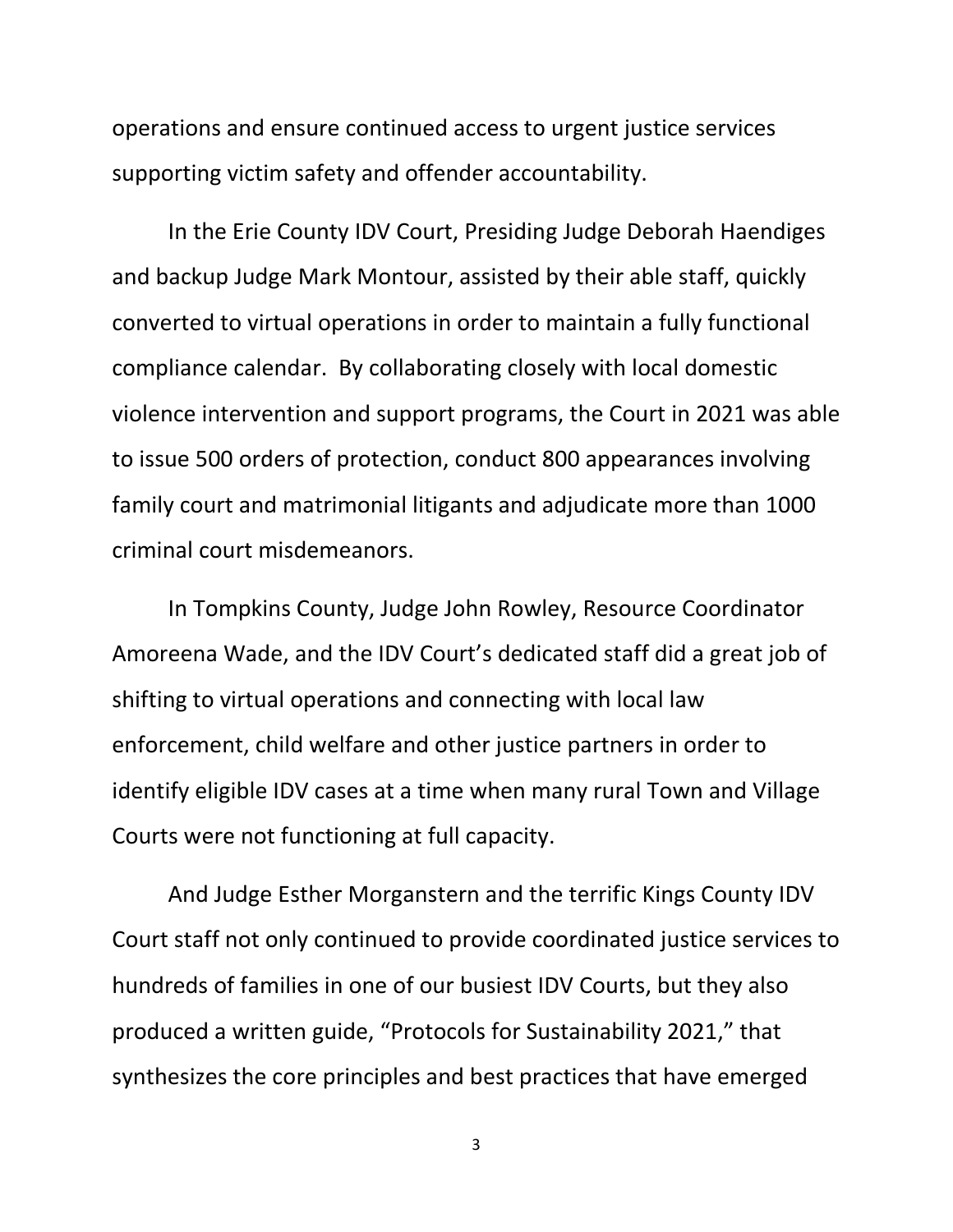around the adjudication of domestic violence matters, with those protocols now being used as a model for IDV Courts statewide.

Our court system has long been a national leader in the pursuit of effective approaches to intimate partner violence. Each year, the Office of Policy and Planning, together with the Grants and Contracts Unit, works closely with dozens of DV and IDV judges and court professionals to draft grant proposals that have secured millions of dollars in federal funding to support innovative programs and reforms designed to reduce intimate partner violence, strengthen victim services and promote offender accountability:

- The Bronx County IDV Court recently received an award of \$550,000 to add a resource coordinator and increase its civil legal service capacity;
- The Albany County Family Court and Albany County Domestic Violence Part received a joint award of \$650,000 to expand their supervised visitation and abusive partner intervention programs;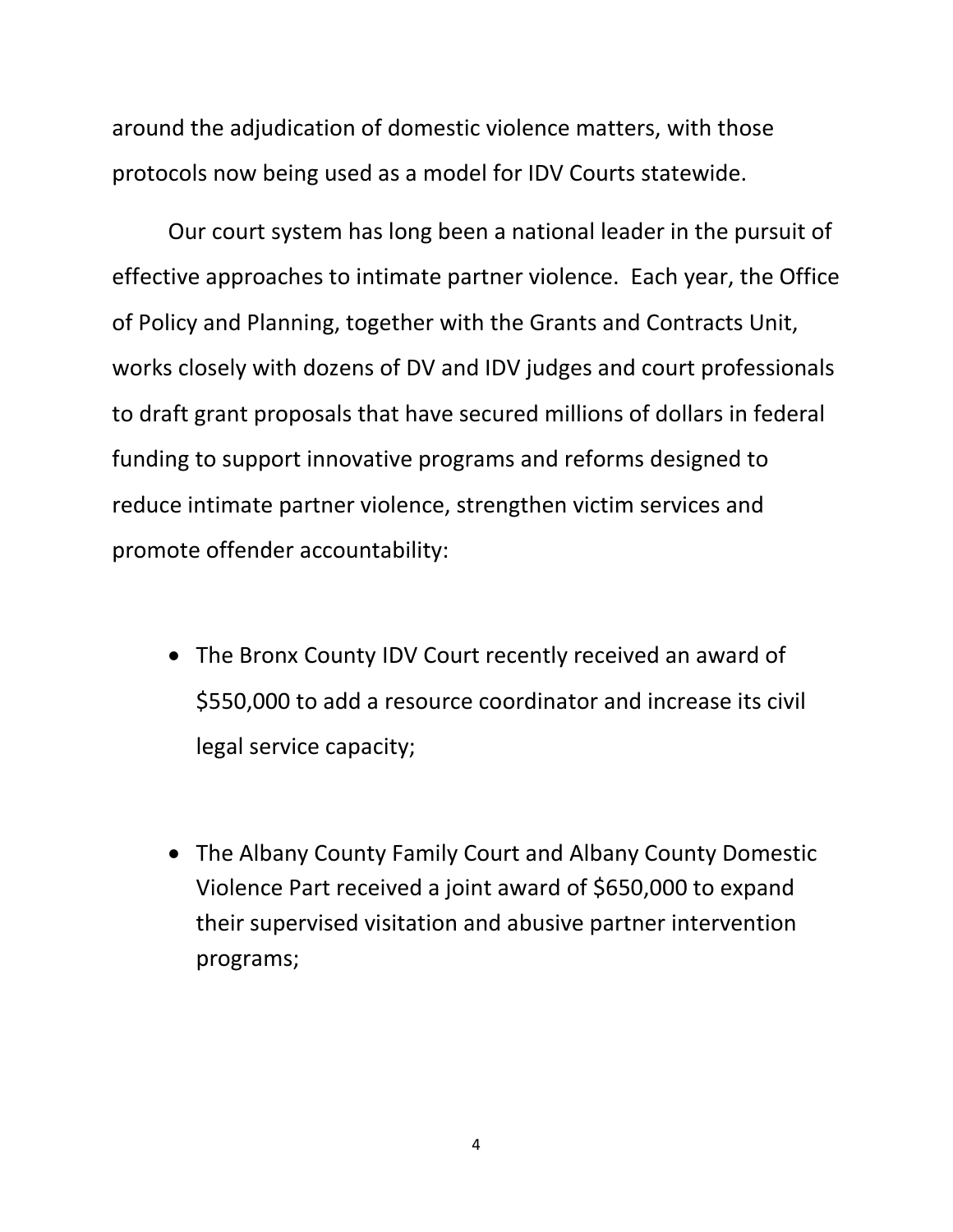- In Rockland County, an award of \$500,000 will help create a new Domestic Violence Criminal Court hub for the County, in addition to its existing IDV Court;
- And in Onondaga County, an award of \$750,000 was received to expand services in the Syracuse City Court's Domestic Violence Part and the County's IDV Court.

We are grateful to all of the judges and court professionals who work so hard to develop and implement impactful grants designed to improve the provision of services in our DV and IDV Courts, and to the terrific folks at our Division of Policy and Planning, overseen by Deputy Chief Administrative Judge Edwina Mendelson, who provide excellent support and coordination, including our new Statewide Coordinating Judge for Problem-Solving Courts, Toko Serita; the Division's Director, Steven Helfont; and Chief Counsel for Gender and Family Violence Matters, Lisa Smith. So, again, thank you to everyone performing excellent work to serve the needs of this unique litigant population.

And speaking of important work, I want to turn now to the work being done by the judges and court staff serving on the Equal Justice Committees that have been established in each of our Judicial Districts across the State, including New York City -- work being done to help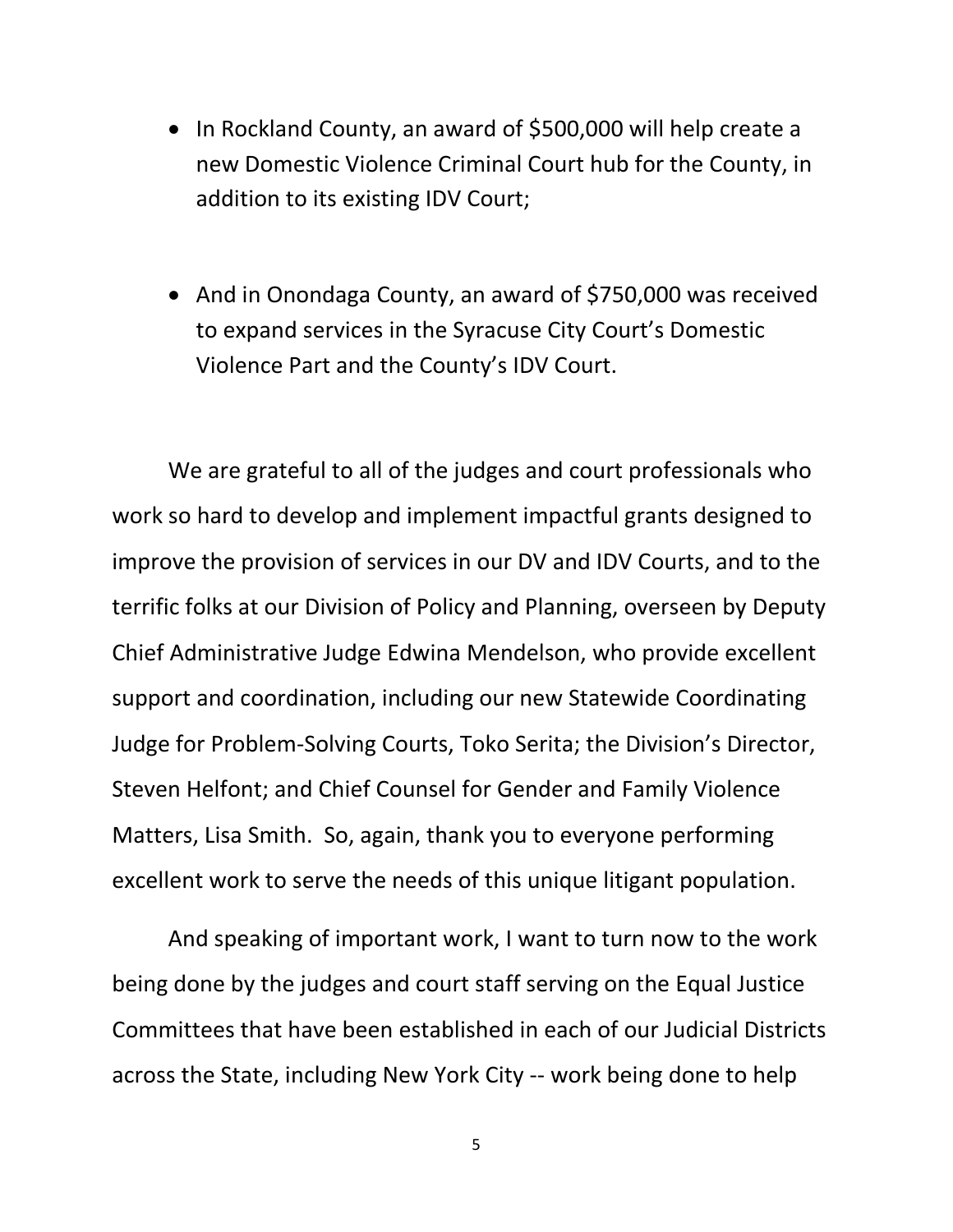implement Secretary Johnson's recommendations fostering equity, diversity and inclusion across our system.

A case in point is the Seventh J.D.'s "Judicial Observation Project," in which five volunteer judges have agreed to have trained observers present in their courtrooms for the purpose of identifying occurrences of implicit bias. The goal of this remarkable project, which to our knowledge is the first of its kind in the nation, is to share and discuss the observers' findings, in a constructive manner, with the participating judges, staff and stakeholders, so that all of the participants can better understand how systemic and implicit bias manifests itself in the justice system and then use that knowledge and awareness to become better judges, lawyers and professionals.

The observers in this project, themselves volunteers, are sophisticated professionals carefully drawn from a diverse cross-section of the community. They received four weeks of extensive implicit bias training, and have already sat in on dozens of courtroom sessions involving: Supreme Court Justice Charles Schiano; Monroe County Court Judge, Meredith Vacca; Monroe Family Court Judge, Stacey Romeo; Rochester City Treatment Court Judge, Jack Elliot;… and Rochester City Court Judge Maija Dixon.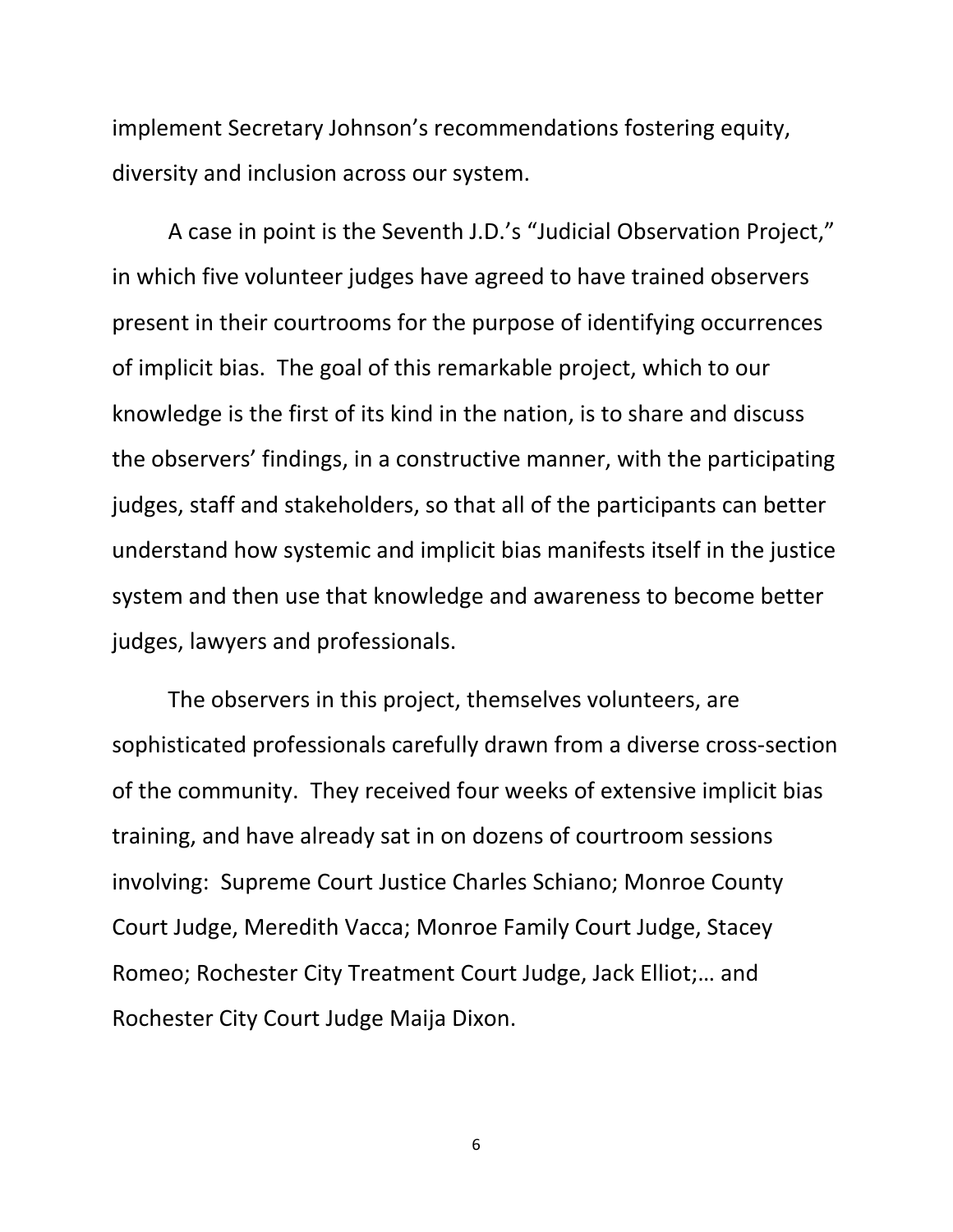Each one of these judges deserves our thanks and praise for being open and receptive to constructive criticism on issues of implicit bias, reflecting their leadership and deep commitment to ensuring fair and respectful treatment of every individual who appears before them.

I want to recognize and thank the Reverend Lewis Stewart, President of the United Christian Leadership Ministry, for his role in conceiving this project, and the members of the Planning Committee, Co-Chaired by Rochester City Court Judge, Melissa Barrett, and Gary Domenico of UCLM, for bringing the Judicial Observation Project to fruition.

We are also grateful to former Administrative Judge Craig Doran for his founding role, and to Administrative Judge William Taylor for enthusiastically endorsing and advancing the project as part of the 7th J.D.'s extensive community outreach programming on equity and inclusion. And, of course, we appreciate the support and participation of the Monroe County District Attorney, Sandra Doorley, and the Monroe County Public Defender's Office, led by Jill Paperno.

The Equal Justice Committees have been hard at work across the state, and our thanks to Judge Mendelson and the Office for Justice Initiatives for guiding and supporting their efforts.